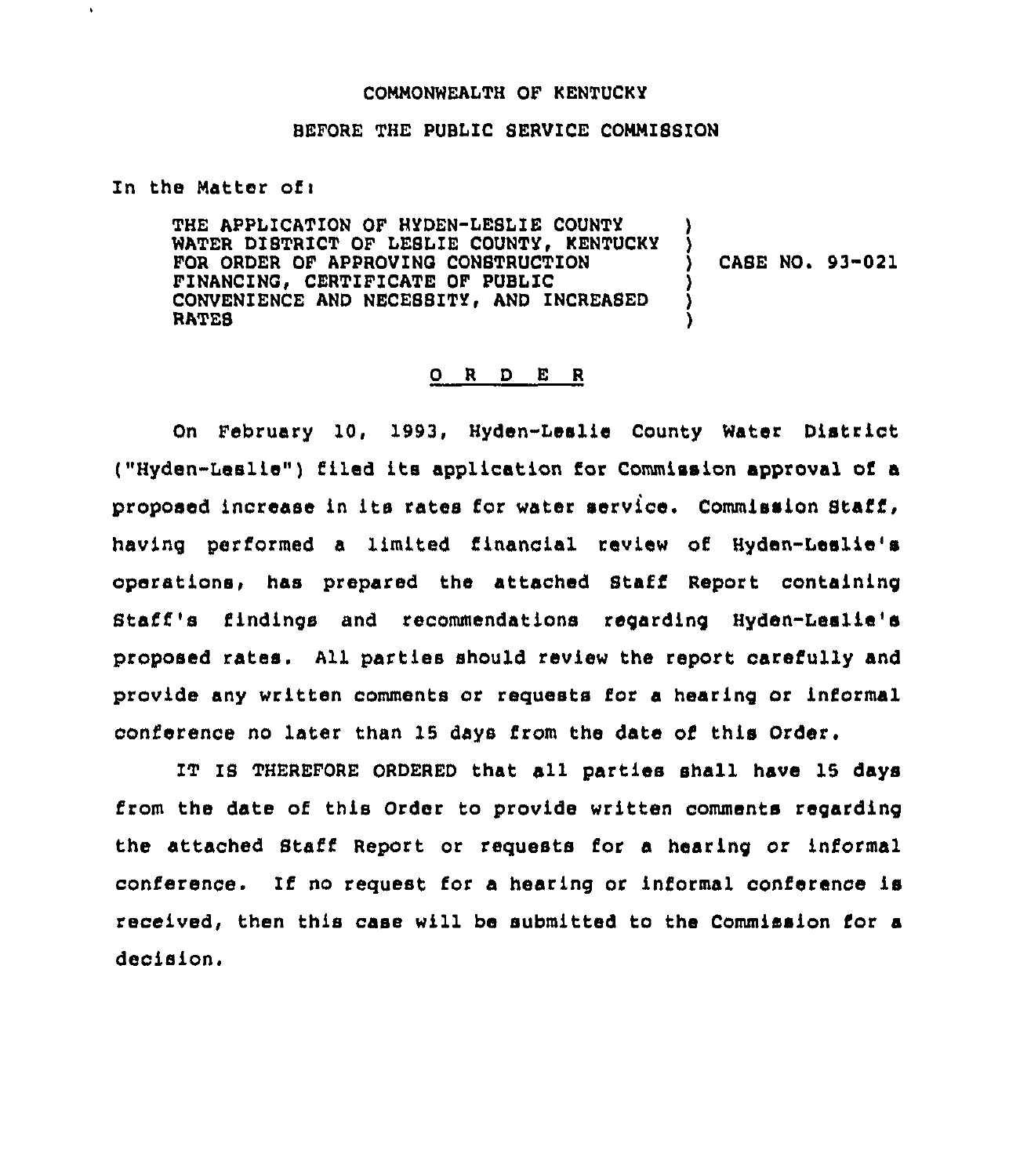Done at Frankfort, Kentucky this 8th day of April, 1993,

PUBLIC BERVICE CONNIBBION Junk- $^{\prime}$  O For the Commission

ATTEST:

 $\langle \rangle$ 

 $\sim 100$ 

Executive Director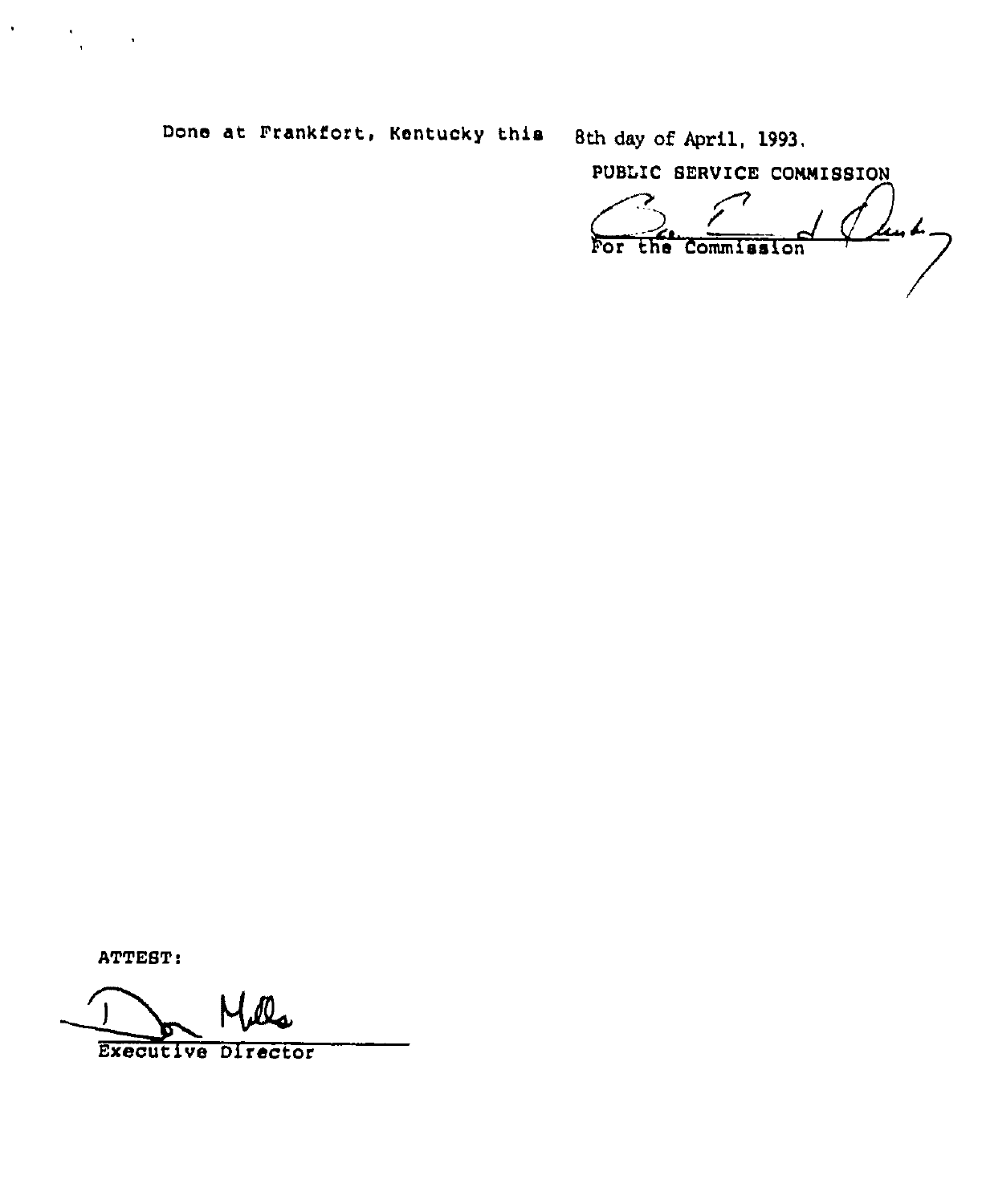#### CONNONWEALTH OF KENTUCKY

#### BEFORE THE PUBLIC SERVICE CONNISSZON

#### In the Natter of:

THE APPLICATION OF HYDEN-LESLIE COUNTY WATER DISTRICT OF LESLIE COUNTY, KENTUCKY FOR ORDER OF APPROVING CONSTRUCTION FINANCING, CERTIFICATE OF PUBLIC CONVENIENCE AND NECESSITY, AND INCREASED RATES ) ) ) CASE NO. 93-021 ) ) )

#### STAFF REPORT

Prepared Byi Karen S. Harrod, CPA Public Utility Financial Analyst, Chief Water and Sewer Revenue Reguirements Branch Financial Analysis Division

Prepared By: Brent Kirtley Public Utility Rate Analyst Communications, Water and Sewer Rate Design Branch Rates and Research Division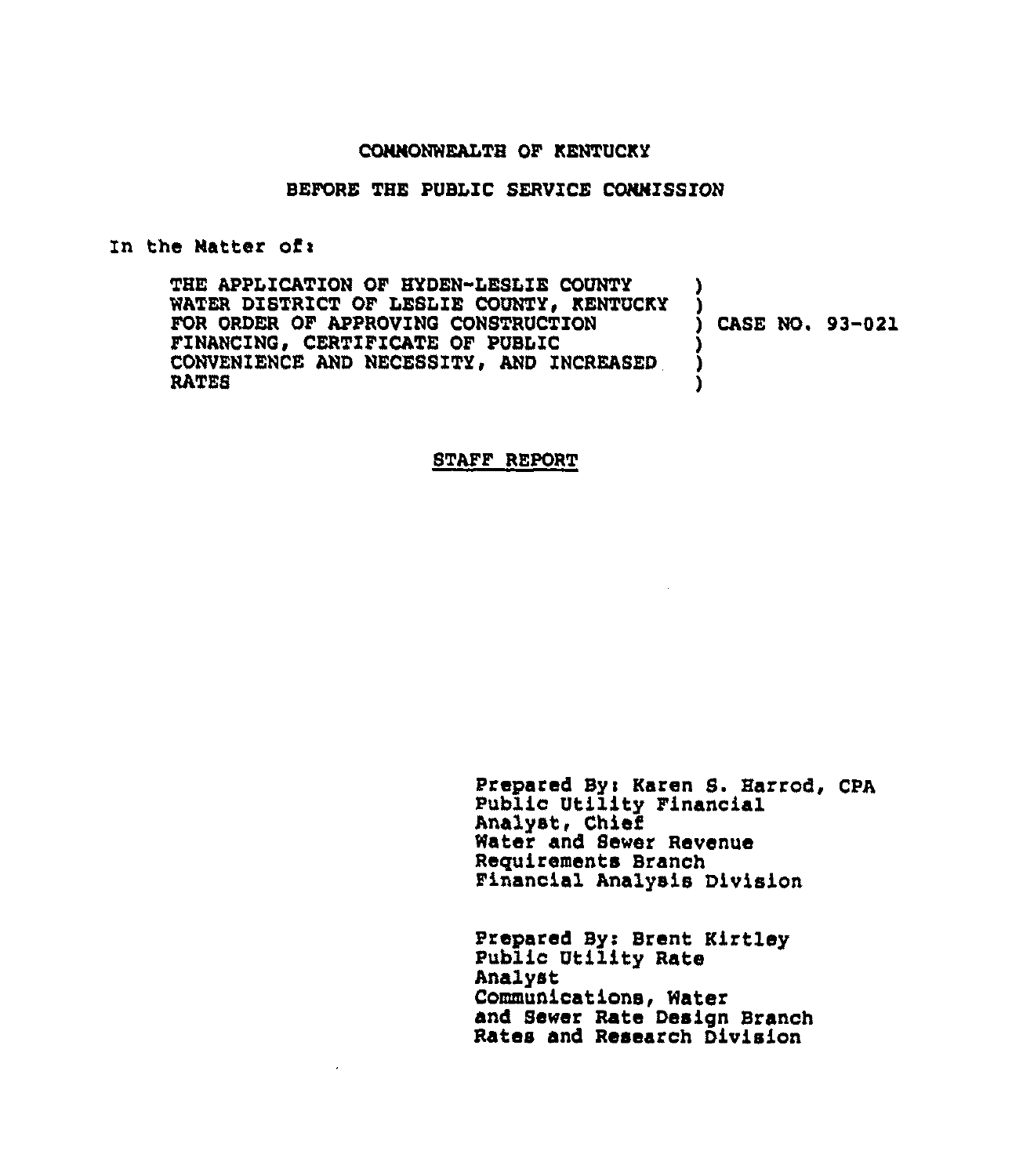# STAFF REPORT

#### ON

# HYDEN-LESLIE COUNTY WATER DISTRICT

# CASE NO. 93-021

# A. Preface

On January 20, 1993, Hyden-Leslie County Water District ("Hyden-Leslie") submitted an application to the Kentucky Public Service Commission ("Commission" ) seeking approval of its proposed construction, financing and water rate increase. The application was considered filed on February 10, 1993, when all deficiencies were cured. The proposed rates would generate approximateiy 8196,842 annually in additional revenues. This represents an increase of 51 percent over normallred test-year revenues from water sales of 8388,965.

In order to evaluate the reguested increase, the Commission Staff ("Staff" ) chose to perform <sup>a</sup> limited financial review of Hyden-Leslie's operations for the teat period, the twelve month period ending November 30, 1992. Karen Harrod, CPA, of the Commission's Division of Financial Analysis conducted the review on February 11, 1993 at the office of Hyden-Leslie in Hyden, Kentucky. Brent Kirtley of the Commission's Division of Rates and Research performed a review of Hyden-Leslie's reported revenues at the offices of the Commission.

On March 18, 1993, the Commission issued an information Order to Hyden-Leslie to obtain additional information to facilitate the review. Hyden-Leslie filed its response to that Order on March 26, 1993.

The findings of Staff's review have been reduced to writing in this report. Mr. Kirtley is responsible for the sections related to operating revenues and rate design. The remaining sections of this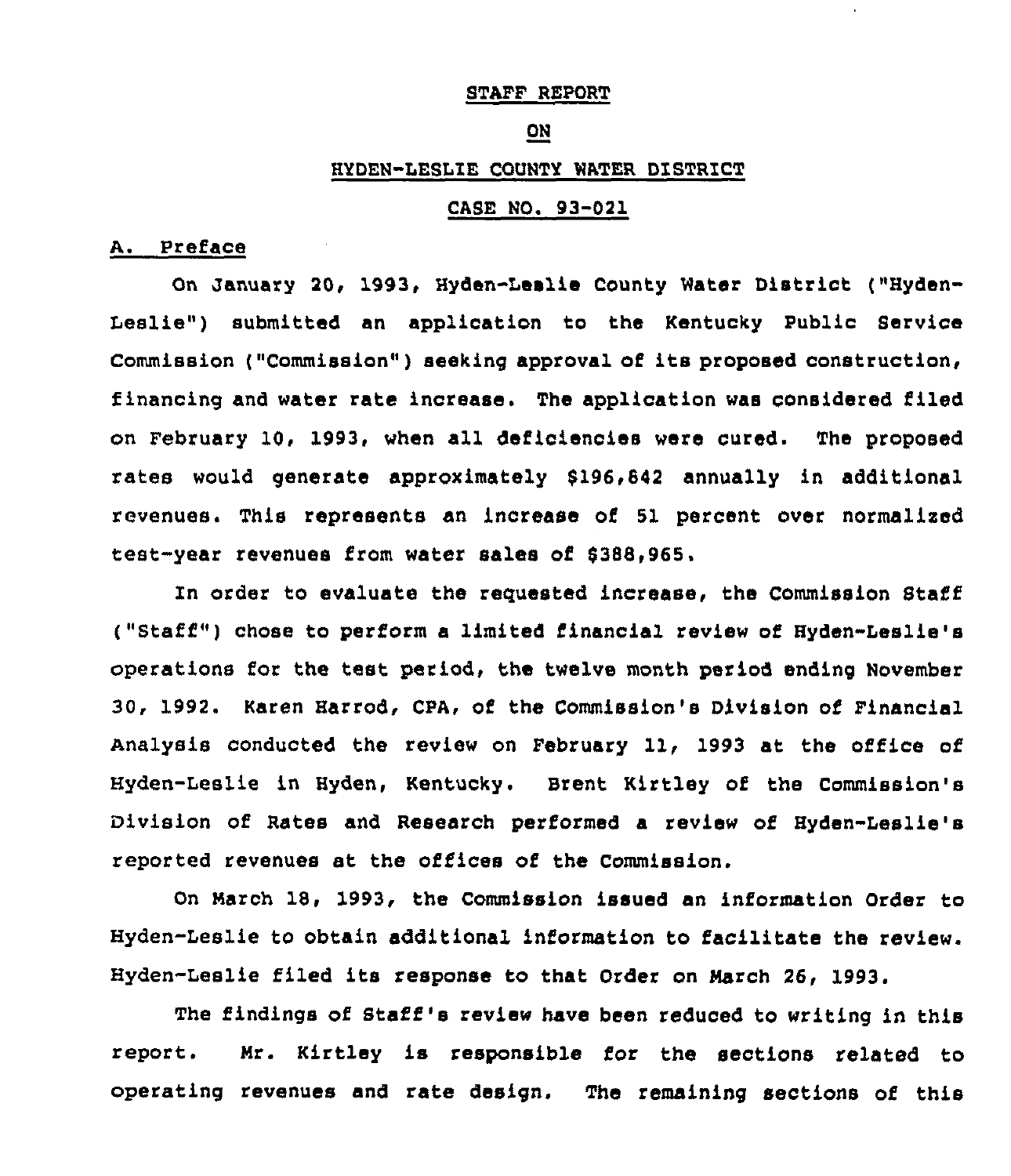Staff Report PSC Case No. 93-021 Page <sup>2</sup> of 10

report were prepared by Ns. Harrod. Based upon the findings of this report, Staff recommends that Hyden-Leslie be allowed to increase its annual operating revenues by \$357,870 or 92 percent.

## Scope

The scope of the review was limited to obtaining information to determine whether test period operating revenues and expenses were representative of normal operations. Insignificant or immaterial discrepancies were not pursued and are not addressed herein.

Staff 's recommendations made in this report reflect the additional known and measurable expenses to be incurred as a result of the construction and financing proposed in this filing. In its response to the Commission's Narch 18, 1993 Order, Hyden-Leslie indicated that 408 new customers would be added on to the system as a result of the proposed construction pro)ect. Of those new customers, 62 were added on during the test year. Accordingly, adjustments related to new customers are based on additional customers of 346 rather than 408.

During the course of the review, Hyden-Leslie was advised that all proposed ad]ustments to test year expenses must be supported by some form of documentation and that all such adjustments must be known and measurable.

# B. Analysis of Operating Revenues and Expenses

# Operating Revenues

Hyden-Leslie reported test-year revenue of \$317,187 in its application submitted to the Commission. Staff's billing analysis supports this revenue amount to within \$740, or a one percent degree of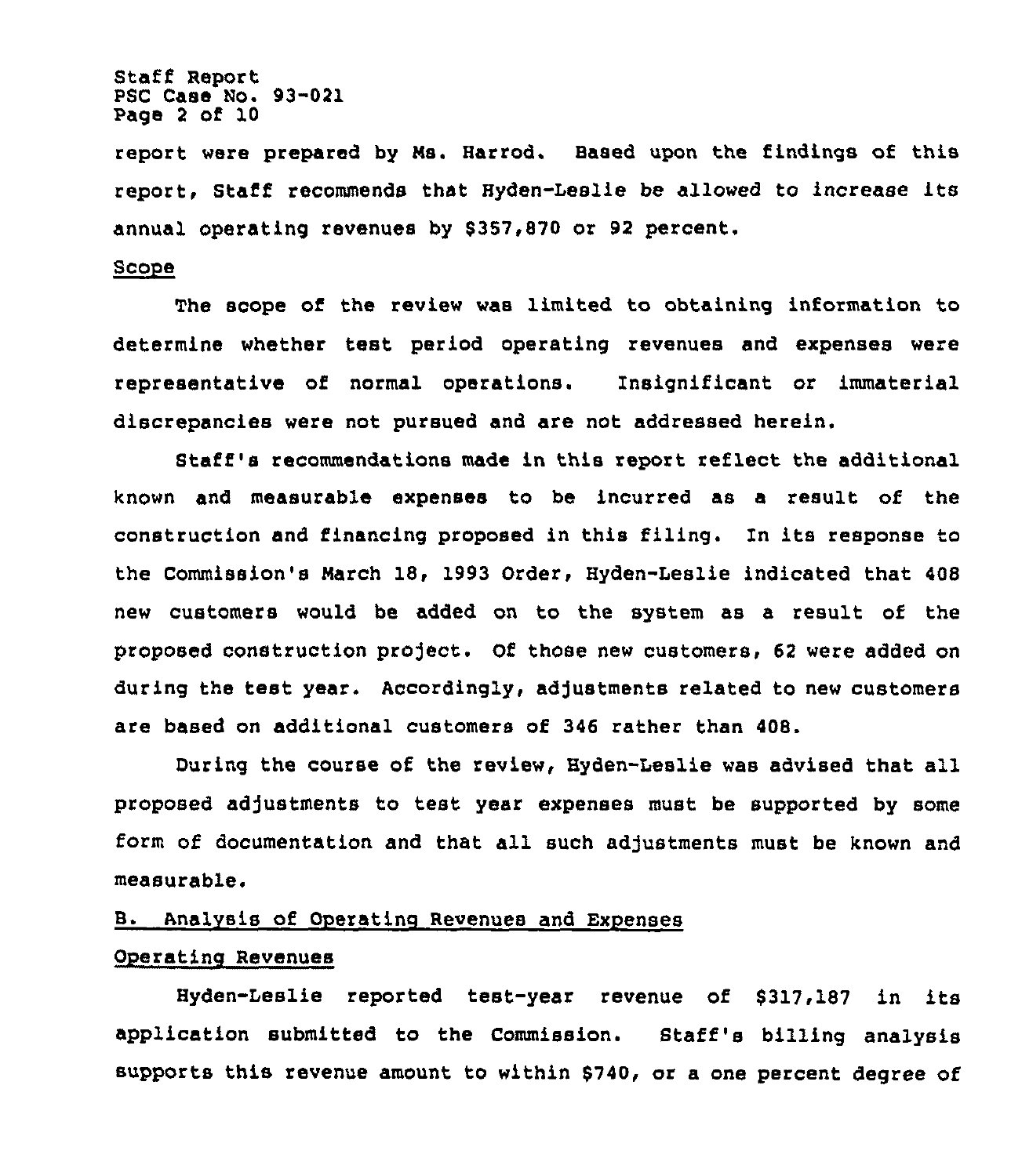Staff Report PSC Case No. 93-021 Page 3 of 10

error, which is the accepted standard for rate-making purposes. As of November 30, 1992, Hyden-Leslie reported 1098 residential customers and 261 commercial customers. Expansion will provide for an additional 333 residential customers at an average usage of 4,780 gallons per month, and an additional 13 commercial customers at an average usage of 12,940 gallons per month. This results in an increase of \$71,038 in annual revenue from sales of water. For the purposes of this report, normalized test-year revenue shall be considered to be \$ 388,965.

#### Operating Expenses

For the test year Hyden-Leslie reported operating expenses of \$346,825 which it proposed to increase by \$108,524. In Exhibit <sup>9</sup> of the application, Hyden-Leslie proposed to adjust most of its operating expense accounts based on the estimated increase in the cost of operating the plant upon completion of the proposed construction. According to Hyden-Leslie's engineer, Hr. Kerry Odle, these estimates were calculated based upon the correlating percentage increase in water production, customer number or number of employees, whichever was applicable. With the exception of those expenses discussed below, these adjustments were not sutficiently documented and therefore, did not meet the rate-making criteria of being known and measurable.

## Salaries and Wages

In its application Hyden-Leslie proposed to hire <sup>3</sup> additional employees as a result of the construction proposed in this case. Eased on the Board Ninutes reviewed by Staff, these employees would be needed both during construction and after completion of the project. One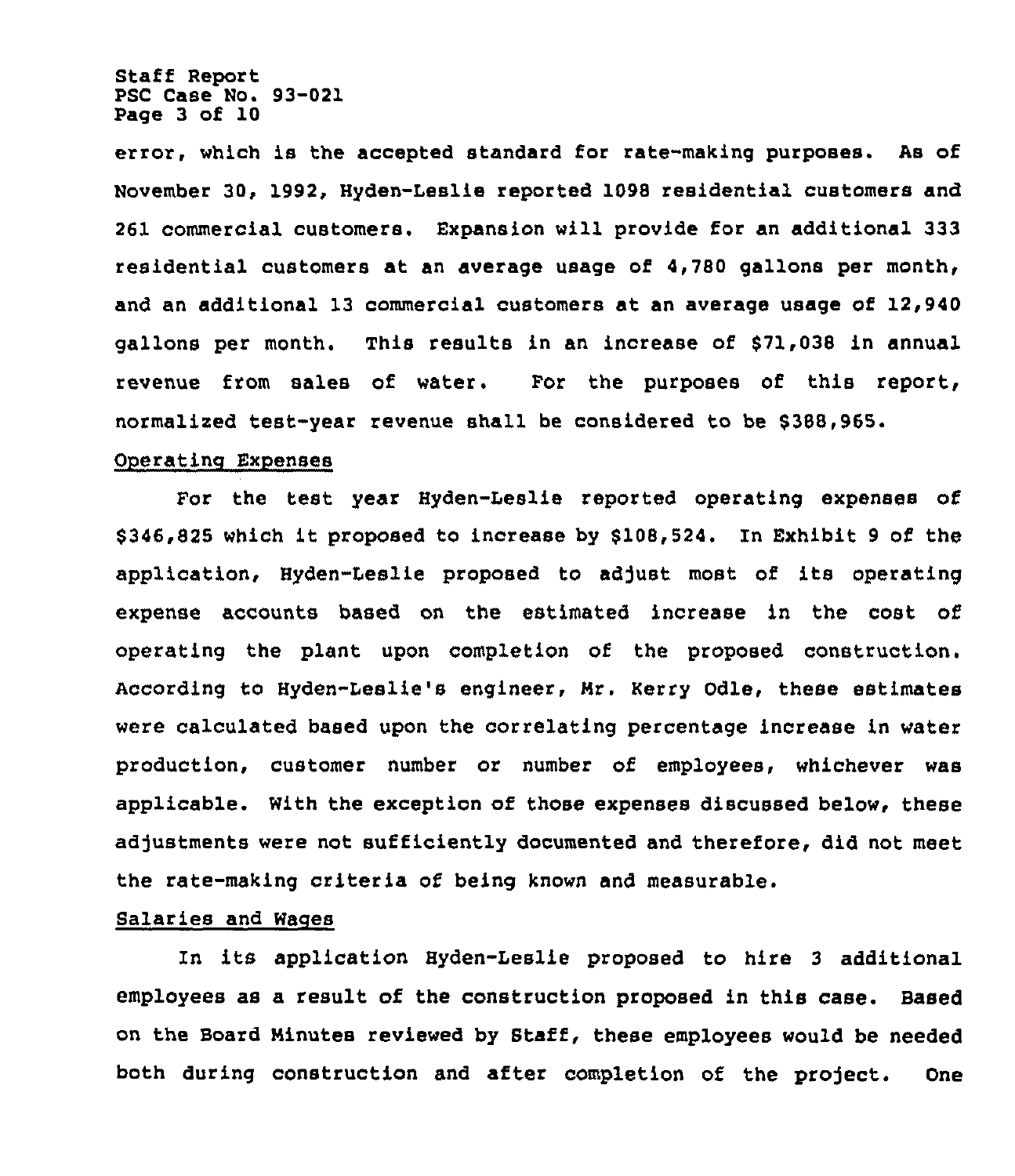Staff Report PSC Case No. 93-021 Page <sup>4</sup> of 10

person would be needed to work at the treatment plant while an additional field person would be needed as the new lines are constructed and put into operation. These two employees would be paid at a rate of \$ 8.00 per hour or annual salaries each of \$16,640. An additional office staff person will be needed upon completion of the project or as new customers are added. This employee would be paid \$5.00 per hour or an annual salary of \$10,400.

Hyden-Leslie currently has 5 employees with a total annual salary expense of \$101,920. During the test year overtime expense of \$5,518 was incurred for additional work performed by the 3 maintenance employees. It is the opinion of Staff that< with the hiring of <sup>3</sup> additional employees, it is not likely that these employees will be required to work the overtime hours required during the test year. Accordingly, overtime wages have not been included in the calculation of pro-forma salary and wage expense.

Based on total salary expense for existing and new employees of \$101,920 and \$43,680, respectively, Staff has calculated pro-forma salary expense to be \$145,600, an increase of \$37,499 over the test-year level. This increase has been included in the calculation of Hyden-Leslie's revenue requirement.

#### Payroll Tax Expense

For the test year Hyden-Leslie reported payroll tax expense of \$11,017. Staff recommends an adjustment be made to increase payroll tax expense to allow for FICA and Hedicare taxes associated with the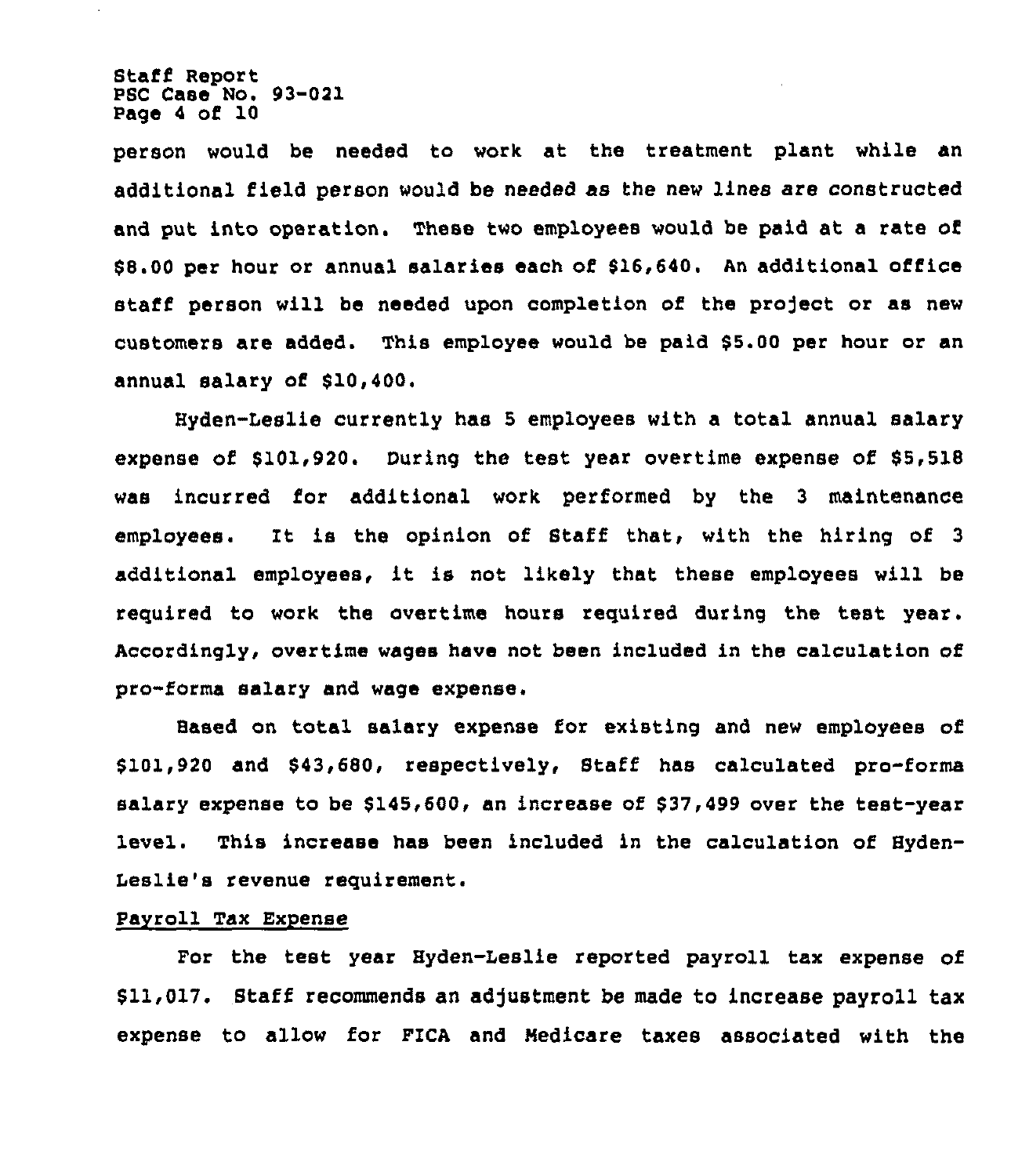#### Staff Report PSC Case No. 93-021 Page 5 of 10

recommended increase in salary expense. Accordingly, payroll tax expense has been increased by \$2,869, to a level of \$13,886.

## Emplovee Insurance

Hyden-Leslie reported employee insurance expense of \$30,029 for the test year. Based on the current monthly premium expense of \$2,102.74, the annual expense for existing employees would be \$25,233. The monthly premium per employee is \$474.95. This results in an additional expense for the three new employees of \$17,098 annually.

Based on the aforementioned adjustments Staff recommends a total increase to test-year employee insurance expense of \$12,302.

## Rent Expense

During the test period Hyden-Leslie incurred rent expense of \$715 for the rental of a storage building. The district has not leased this building since October of 1992. Therefore, an adjustment has been included to eliminate rent expense from test-year operations for ratemaking purposes.

#### Insurance

For the test year Hyden-Leslie reported property and liability insurance expense of \$6,373. Based on the premium in effect for the fiscal year ended June 30, 1993, this expense is \$7,082. Accordingly, Staff has increased test year insurance expense by \$709, to the current level of \$7,082.

## Commissioner Fees

In its test-year operations Hyden-Leslie reported commissioner fees of \$675. During the course of the field review Staff determined that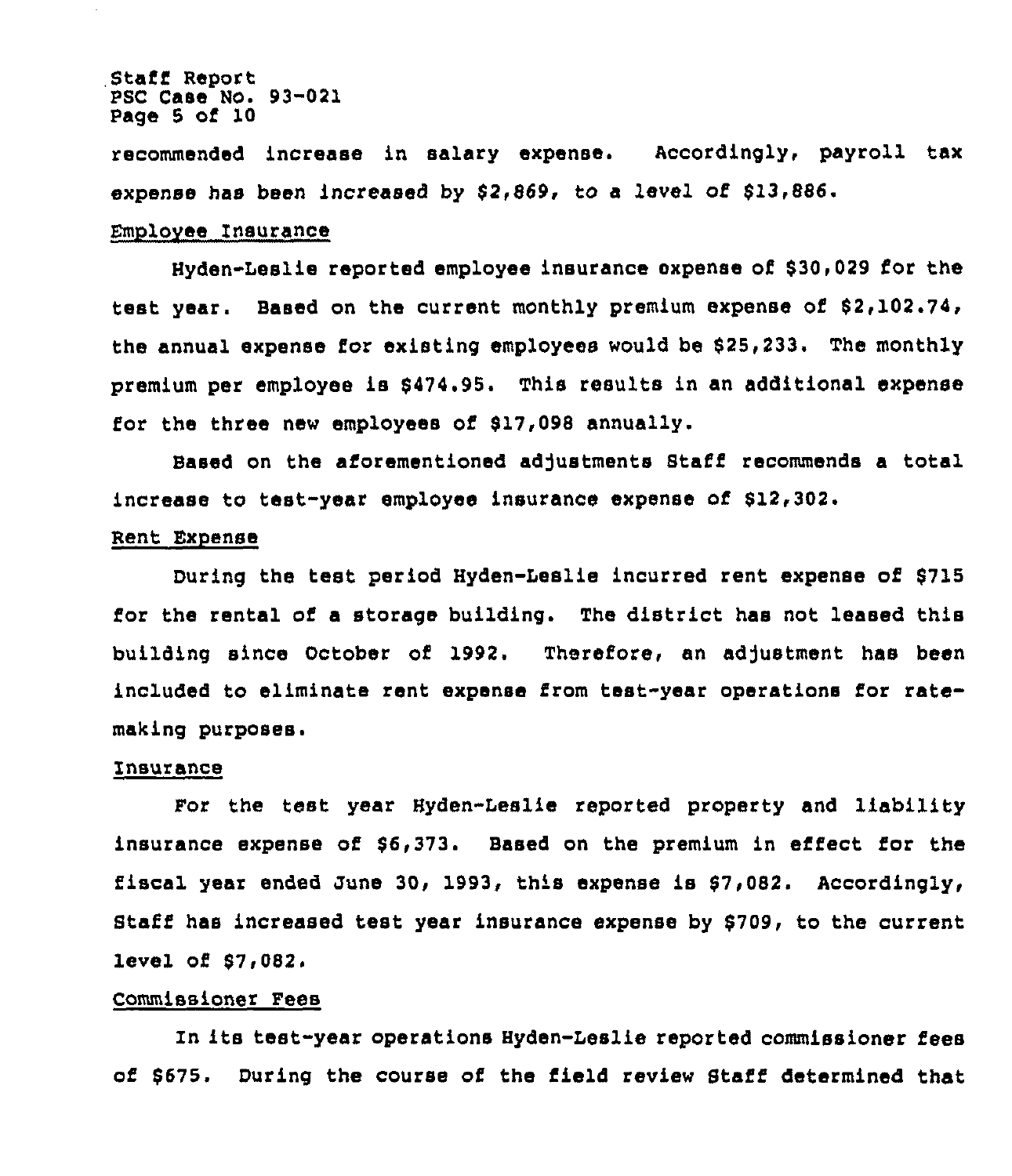Staff Report PSC Case No. 93-021 Page 6 of 10

the test period expense included fees paid for only nine months of the year. Hyden-Leslie has three commissioners who are paid \$25 per month. As a result, Staff recommends that commissioner fees expense of \$900 be included for rate-making purposes.

## Chemicals Expense

Hyden-Leslie reported test-year chemicals expense in the amount of \$16,636. After consulting with the Commission's Engineering Division, Staff has concluded that a direct correlation exists between the amount of chemicals used in water production and treatment and the number of customers purchasing that water. Staff has determined that Hyden-Leslie's customer level will increase by 25.46 percent upon completion of the construction. Therefore, an adjustment has been included to increase chemicals expense by that same percentage. This results in a pro-forms chemicals expense of 520,S72.

should be noted that other expenses such as utilities, maintenance, and repairs, are likely to increase as a result of the increase in customer level. However, there is no known and measurable basis available to Staff for calculating those increases. Therefore, no additional adjustments have been included for rate-making purposes. Postage Expense

For the test year Hyden-Leslie reported postage expense of 63,378. It is the opinion of Staff that a direct correlation also exists between postage expense for customer billings and the number of customers. Accordingly, Staff has made an adjustment to increase postage expense by \$ 860, or 25.46 percent,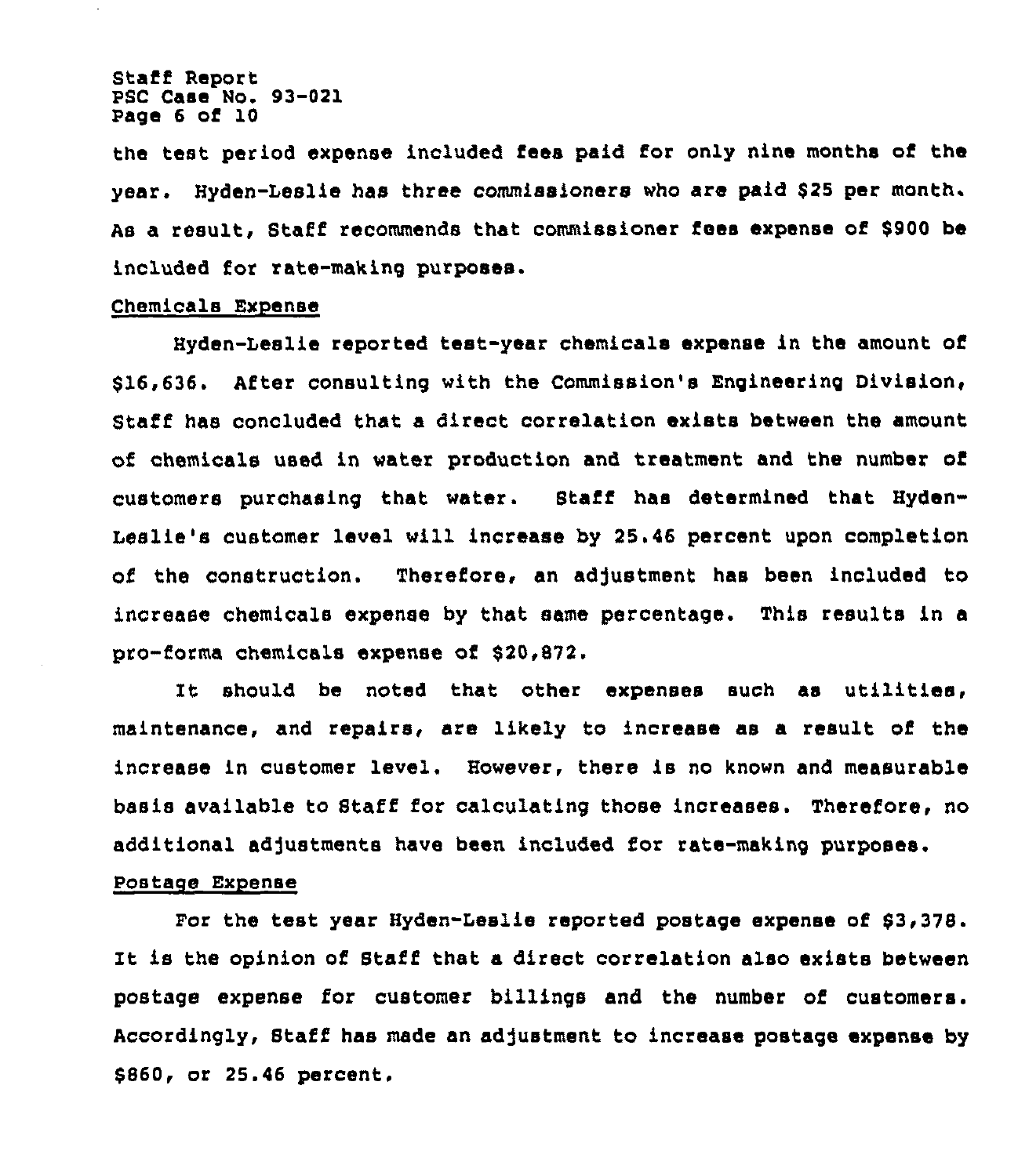### Staff Report PSC Case No. 93-021 Page 7 of 10

#### Tank Paintinq

In Exhibit 8 of the application Hyden-Leslie indicated that \$126,500 of the proceeds from the proposed financing would be used for the purpose of painting existing tanks. After consulting with the Commission's Division of Engineering, Staff recommends this expense be amortized over a period of 10 years. Therefore, an adjustment has been made to include tank painting expense of \$12,650 in test-year operations.

### Depreciation

Hyden-Leslie reported test period depreciation expense of \$94,309. In its application an adjustment was proposed to include the expense associated with the purchase of a new service truck. Staff has reviewed documentation supporting the need for this vehicle as well as an invoice showing <sup>a</sup> cost estimate of 814,446. It is the opinion of Staff that this expense should be depreciated over a period of five years resulting in an annual expense of \$2,889.

An adjustment was not proposed in the application to include depreciation expense on the proposed construction in the calculation of pro-forma operations. However, Staff is of the opinion that it is necessary to include the costs related to the system addition in the determination of pro-forms depreciation expense to ensure that rates will be established at a level which allows Hyden-Leslie to recover the cost of the plant addition. Pursuant to the Commission's Order in Case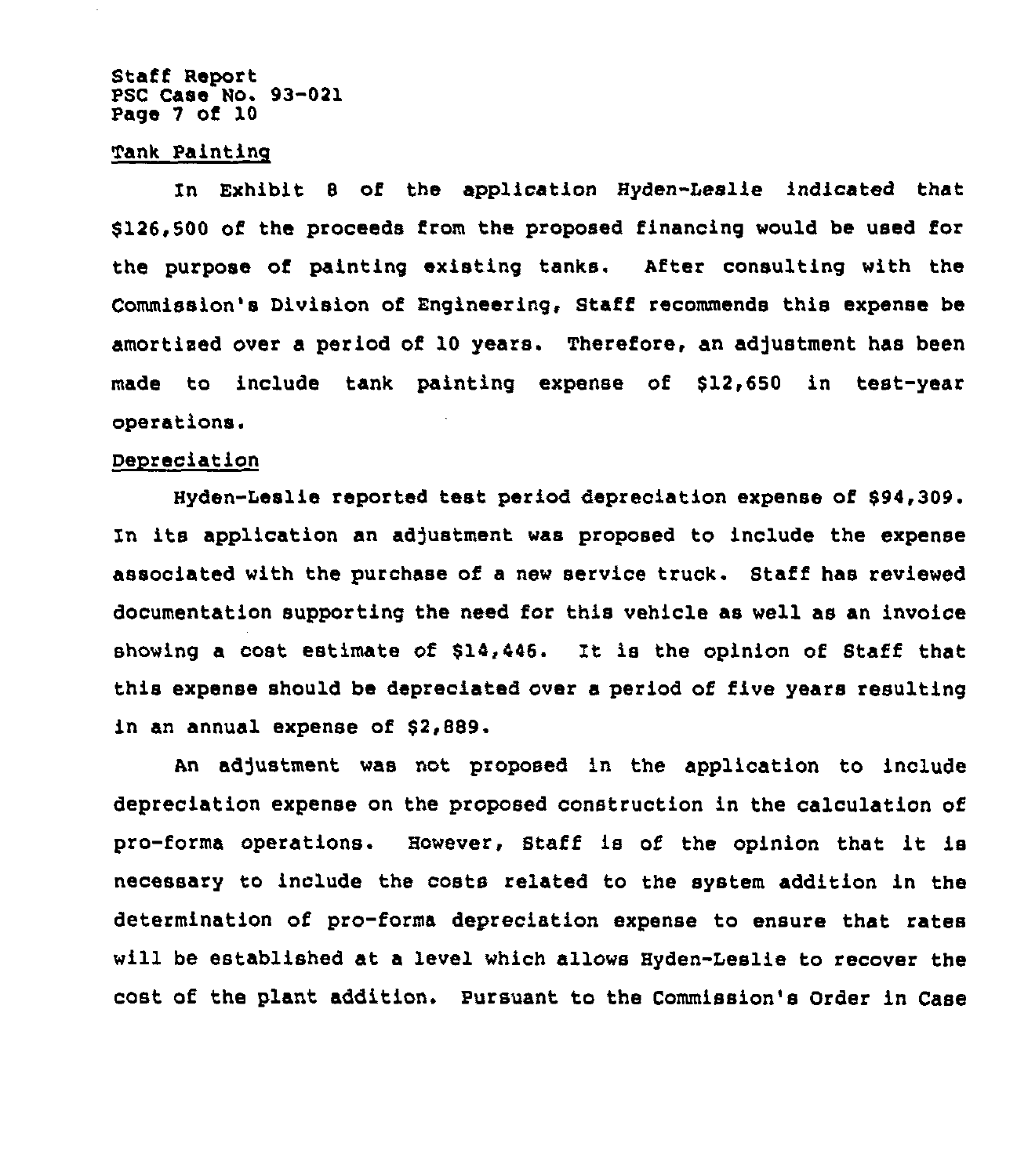Staff Report PSC Case No. 93-021 Page 8 of 10

No. 10481,<sup>1</sup> dated August 22, 1989, Hyden-Leslie made adjustments to update its revenues and expenses to the level anticipated upon completion of the proposed construction. Since these adjustments reflect the impact that the proposed construction and estimated 346 customers would have on its revenues and expenses, as required by the above referenced case, Staff recommends an increase in depreciation expense of  $$78,012.^2$ 

a result of these adjustments, Staff has increased test-year depreciation expense by \$80,901, to a level of 8175,210.

# Other Income - Sewer Fees

During the test year Hyden-Leslie reported other income from sewer fees of 81,800. These fees were collected from Hyden City 8ewer for billing services being performed by the district. Staff was advised that Hyden-Leslie is no longer performing this service and< accordingly, has eliminated this income from test-period revenues.

#### Operations Summary

Based on the recommendations of Staff, Hyden-Leslie's operating statement would appear as set forth in Appendix <sup>B</sup> to this report.

 $\mathbf{1}$ Notice of Adjustment of the Rates of Kentucky-American Water Company Effective on February 2, 1989.

| $\overline{z}$ | Total Project Cost            | \$2,466,880 |
|----------------|-------------------------------|-------------|
|                | Less: Expense Associated with |             |
|                | Painting Existing Tanks       | 126,500     |
|                | Depreciable Project Cost      | \$2,340,380 |
|                | Estimated Service Life (Per   |             |
|                | Commission's Engineering      |             |
|                | Division)                     | 30 yrs.     |
|                | Recommended Increase          |             |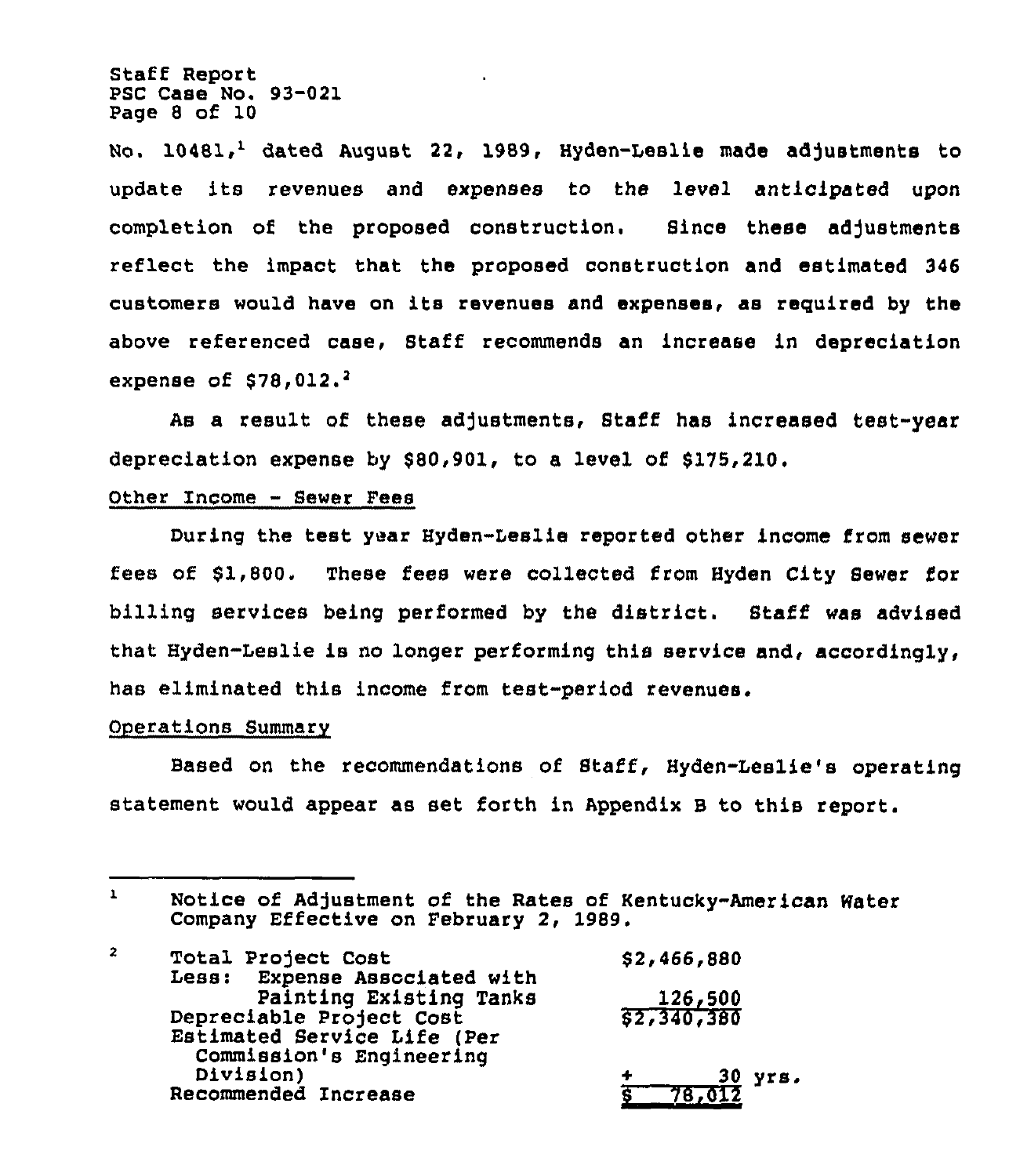Staff Report PBC Case No. 93-021 Page 9 of 10

# C. Revenue Requirements Determination

Stat'f has calculated Hyden-Leslie's average annual debt service to be 6216,461. This includes the annual payment for existing debt of 864,684 and the proposed annual debt payment of 8151,777 related to the post test-period construction. In the event approval for any portion of the construction is not obtained, the recommendations contained herein related to financing and expenses for the construction would change accordingly. Assuming the construction is approved, Staff recommends that the additional debt be included in revenue requirements in order to fund the proposed construction. Based on the adjusted test period operations, Hyden-Leslie's debt service coverage ("DBC") is Staff is of the opinion that a DSC of 1.2x is necessary to allow Hyden-Leslie to meet its operating expenses and service its debt. Therefore, Staff recommends that Hyden-Leslie be allowed to increase its annual revenues by \$357,870, calculated as follows:

| Adjusted Operating Expenses            | \$498,361        |
|----------------------------------------|------------------|
| Average Annual Debt Service            | 216,461          |
| 20 Percent DSC                         | 43,292           |
| Other Expense                          | -21              |
| Total Revenue Requirement              | \$758,135        |
| Less:<br>Normalized Operating Revenues | 394,932          |
| Other Income                           | 5,333            |
| Required Revenue Increase              | <u>\$357,870</u> |

#### D. Rate Design

The application filed by Hyden-Leslie included a schedule of present and proposed rates that did not include a proposal to change

 $\overline{\mathbf{3}}$  $(598,117) + 5216,461 = (.45)$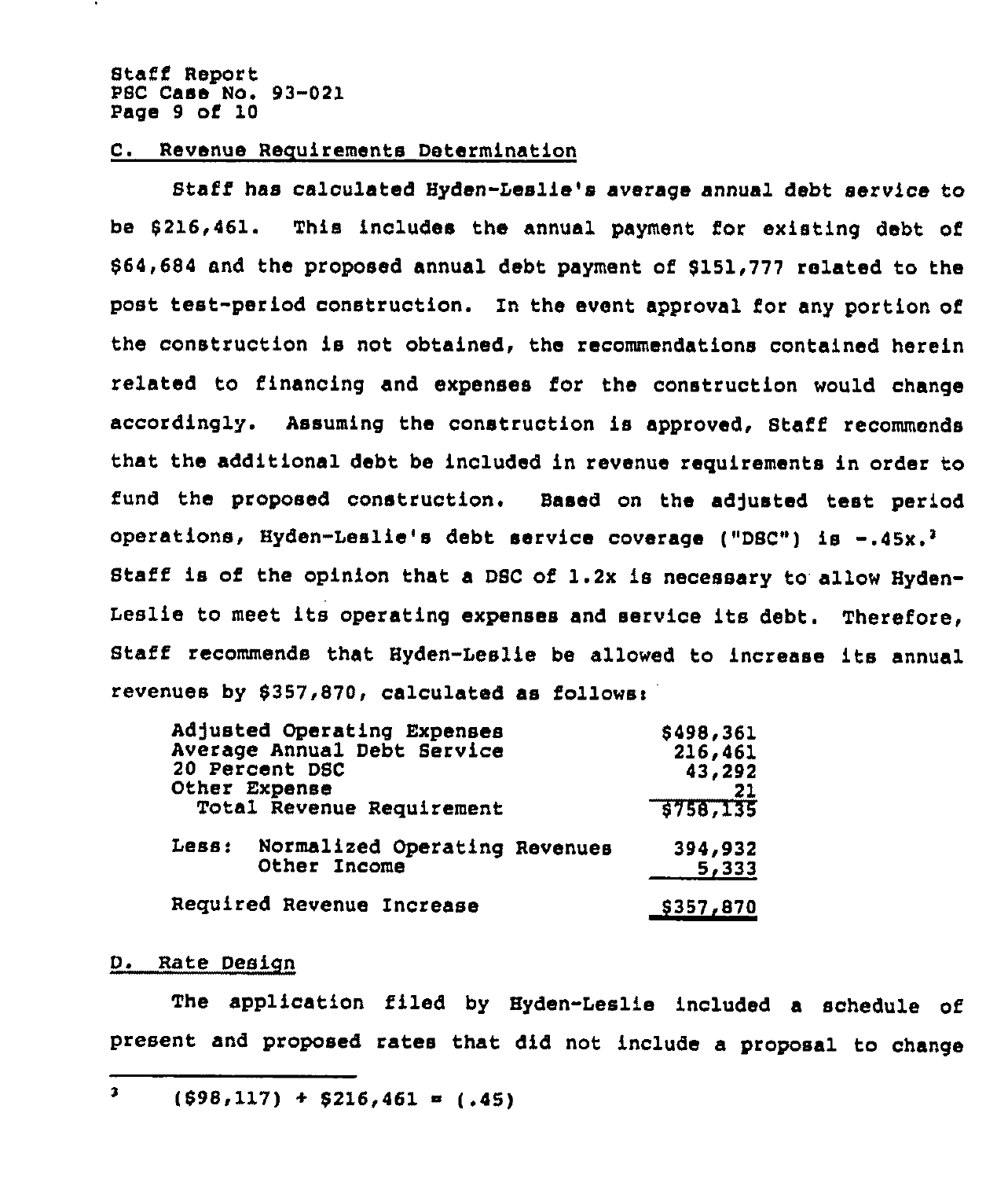Stafi Report PSC Case No. 93-021 Page 10 of 10

 $\bullet$ 

this rate structure. Any increase granted in the case has been added to the existing rate structure. The rates set forth in Appendix <sup>A</sup> will generate revenues from water sales of \$746,835. Thereiore, Staff recommends the rates in Appendix A, attached hereto and incorporated herein, be approved for services rendered.

E. Signatures

Prepared Byi Karen 8: Harrod, CPA Public Utility Financial Analyst, Chief Water and Sewer Revenue Requirements Branch Financial Analysis Division

Brent Kirtley /4.1

Prepared Byi Brent/ Kirtley, Public Utility Rate Analyst, Communications, Water and Sewer Rate Design Branch Rates and Research Division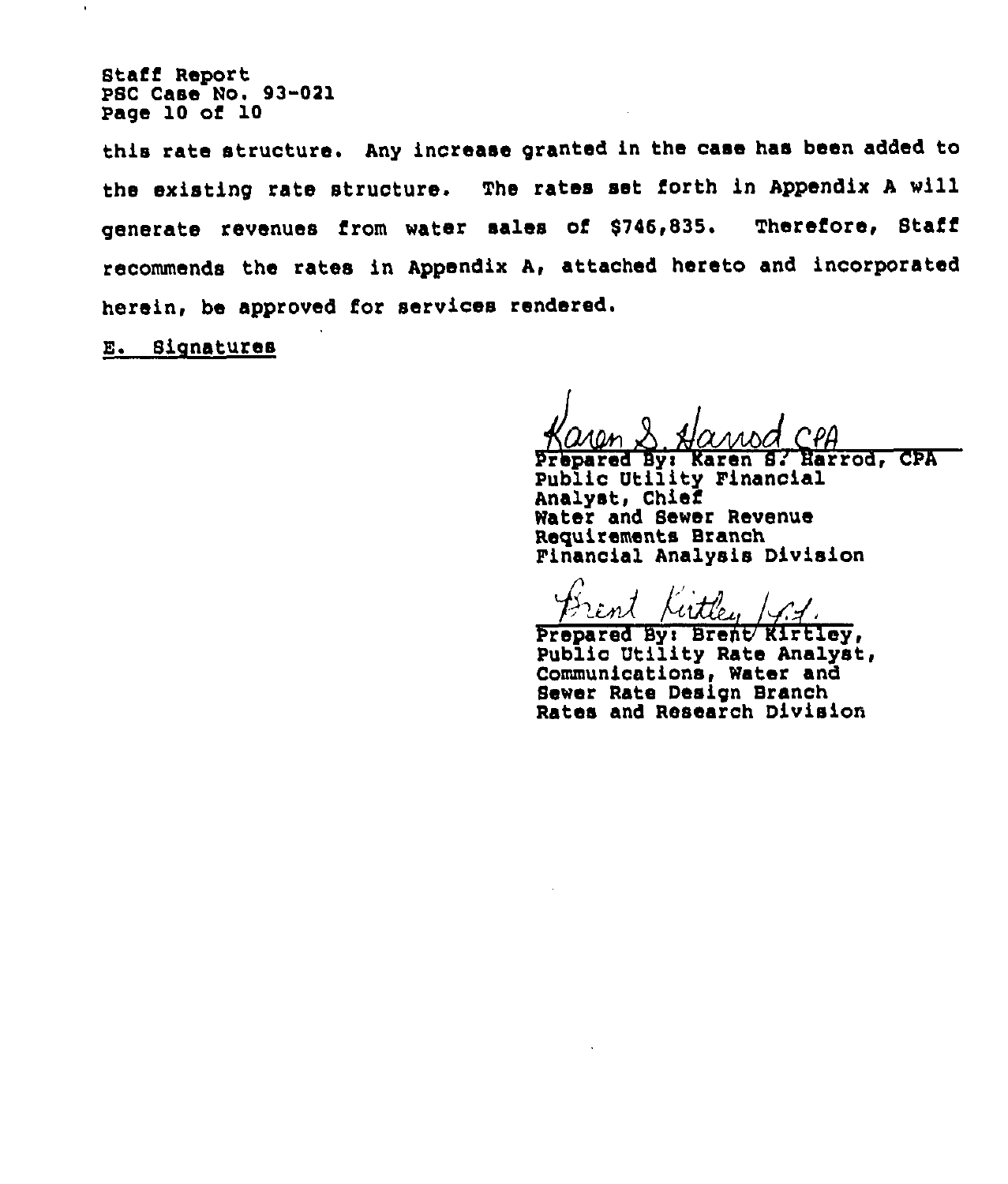# **APPENDIX A** TO STAFF REPORT CASE NO. 93-021

The Staff recommends the following rate be prescribed fo customers oi'yden-Leslie County Water District.

# Residential Water Rates

| First                  |         | 2,000  |       | gallons |  |  |
|------------------------|---------|--------|-------|---------|--|--|
| Next                   |         | 3,000  |       | gallons |  |  |
| Next                   |         | 5,000  |       | gallons |  |  |
| Next                   |         | 15,000 |       | gallons |  |  |
| Next                   |         | 25,000 |       | gallons |  |  |
| Next                   |         | 50,000 |       | gallons |  |  |
| Next                   | 100,000 |        |       | gallons |  |  |
| Over                   | 200,000 |        |       | gallons |  |  |
|                        |         |        |       |         |  |  |
| Commercial Water Rater |         |        |       |         |  |  |
|                        |         |        |       |         |  |  |
| Pirmt                  |         |        | 2,000 | gallons |  |  |
| Next                   |         |        | 3,000 | gallons |  |  |
| Next                   |         |        | 5,000 | gallons |  |  |
|                        |         |        |       |         |  |  |

gallon gallon gallon .<br>9allon gallon

Next 15,000 Next 25,000 Next 50,000 Next 100,000 Over 200,000

 $\sim$ 

 $\bullet$ 

| \$17.30 Minimum Bill |     |       |                   |
|----------------------|-----|-------|-------------------|
| 4.80                 |     |       | per 1,000 gallons |
| 3.80                 |     |       | per 1,000 gallons |
| 3.10                 | per | 1,000 | gallons           |
| 2.70                 | per | 1,000 | gallons           |
| 2.30                 | per | 1,000 | gallons           |
| <b>1.90</b>          | per | 1,000 | gallons           |
| $1.50$ per           |     | 1,000 | gallons           |

# 525.90 minimum Bill

| 7.20 per |     | 1,000        | gallons |
|----------|-----|--------------|---------|
| 5.70     | per | 1,000        | gallons |
| 4.70     | per | <b>1,000</b> | gallons |
| 4.10     | per | 1,000        | gallons |
| 3.50     | りきご | 1,000        | gallons |
| 2,90     | per | 1,000        | gallons |
| 2.30 per |     | 1,000        | gallons |